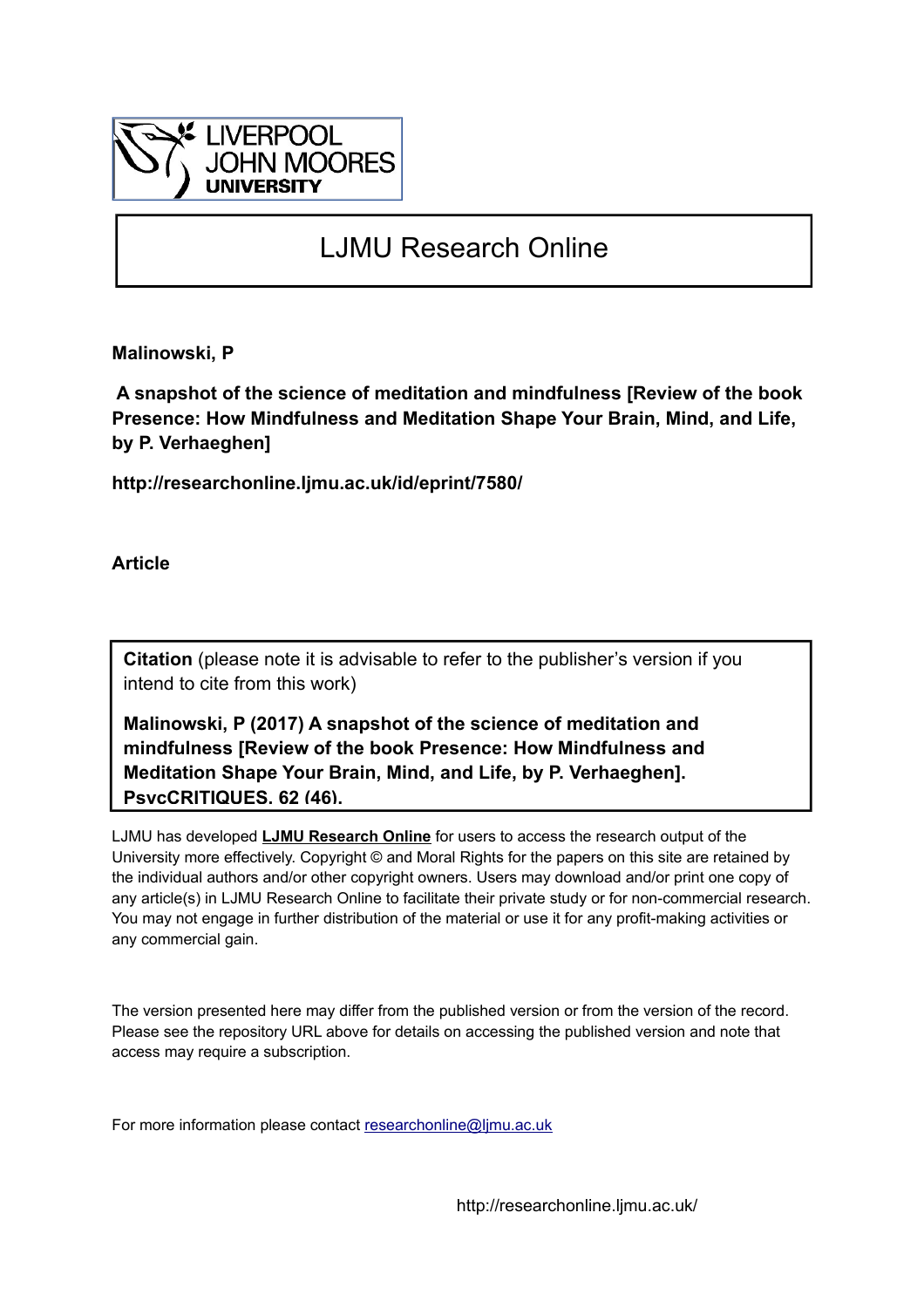#### PsycCRITIQUES, November 20, 2017, Vol. 62, No. 46

## A snapshot of the science of meditation and mindfulness

#### A Review of

*Presence: How Mindfulness and Meditation Shape Your Brain, Mind and Life*

By Paul Verhaeghen

New York, NY: Oxford University Press, 2017. 230pp. ISBN 978-0-19-939560-6.

#### **Reviewed by Peter Malinowski**

**©American Psychological Association, 2017. This paper is not the copy of record and may not exactly replicate the authoritative document published in the APA journal. Please do not copy or cite without author's permission. The final article is available at:** 

**[**<http://dx.doi.org/10.1037/a0041138> **]**

Malinowski, P. (2017). A snapshot of the science of meditation and mindfulness [Review of the book Presence: How Mindfulness and Meditation Shape Your Brain, Mind, and Life, by P. Verhaeghen]. PsycCRITIQUES, 62 (46). [doi: 10.1037/a0041138](http://dx.doi.org/10.1037/a0041138) 

Did you read some of the headlines about the extraordinary effects of mindfulness on our brains? Have you met friends or colleagues who tried to convince you that mindfulness will make you happier, more focused or more at ease? Or are you curious what inspired the creation of the Mindfulness All-Party Parliamentary Group (2015) at Westminster, the British Houses of Parliament? Are you, thus, keen to find out what science really has to say about mindfulness and meditation?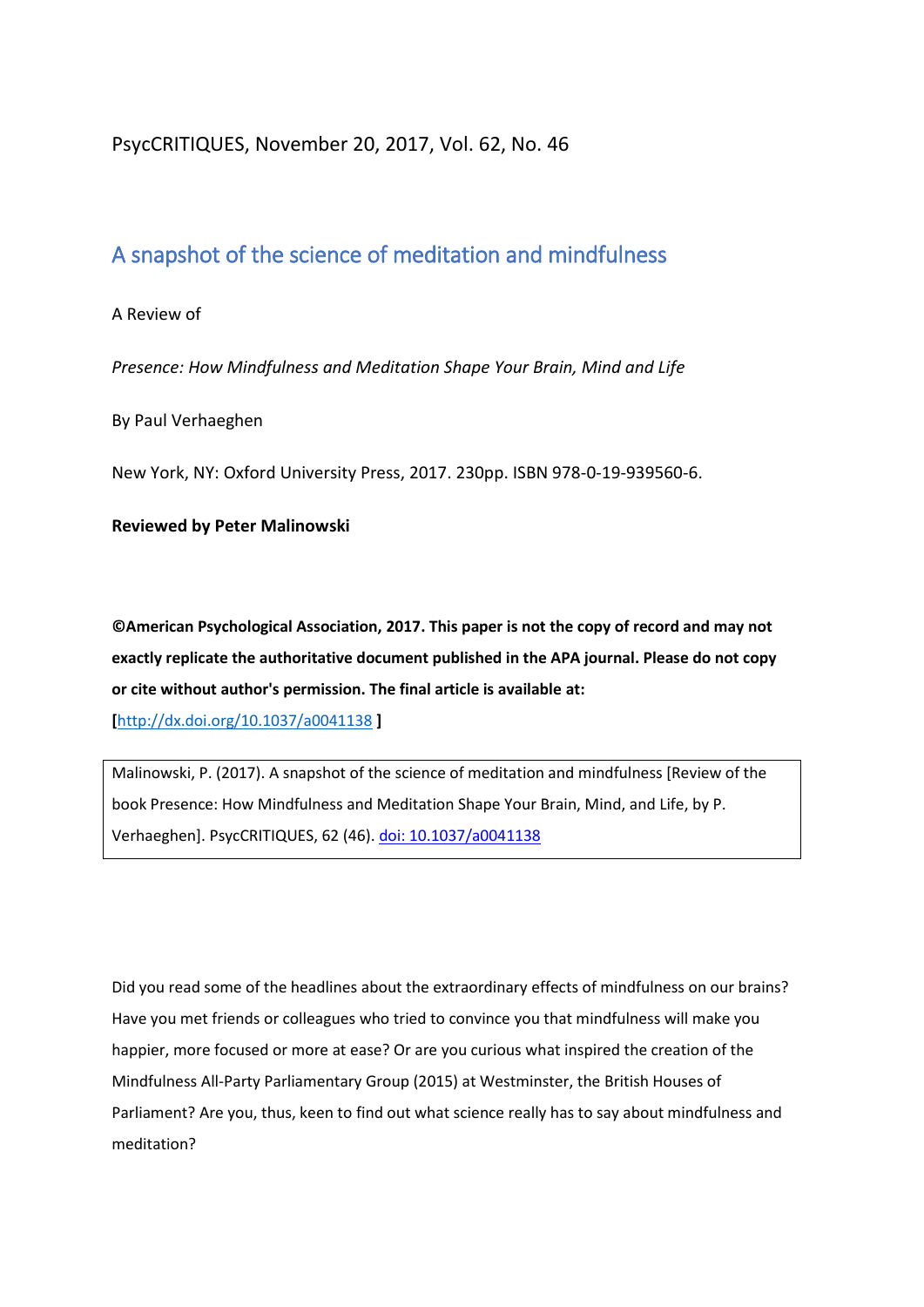With *Presence* Paul Verhaeghen rose to the formidable challenge of collecting the available evidence and presenting it in a systematic way. To readers interested in the scientific exploration of meditation and mindfulness the book offers a useful guide through the exponentially growing amount of studies, diversity of study designs, intricacies of neuroscientific methods, and complexities of meditation and mindfulness traditions and approaches. Although the author says that the book is primarily aimed at the curious meditator, I think a much wider audience will be interested in it.

I found this book extremely well written, in a straightforward, engaging and accessible way. The introduction of relevant statistical constructs and analytical approaches is brilliant, giving the nonscientific reader the required grounding for the subsequent discussions of evidence. The descriptions of the different neuroscientific methods are equally outstanding, focusing on what is needed to understand and interpret the results correctly – not more and not less.

Verhaeghen structures the book in a slightly idiosyncratic way, particularly emphasizing those aspects that are of specific interest to him. There are many ways to cut the cake, and this one works well. After an introduction of mindfulness, he considers what happens in body and brain while people meditate, then reviews the effects of mindfulness meditation on attention, body and the self. Next, the focus shifts to neuroplasticity, that is, how meditation exerts structural brain changes to gray and white matter. A whole chapter then emphasizes the role of attention.

It suits well that attention is given such a prominent place, because in their most simple and widely used forms mindfulness meditations rest on the cultivation of attention skills. For a cognitive neuroscientist who studies meditation, improvements in attentional functions are thus low-hanging fruits. Available evidence is, thus, comparably strong. However, I found it surprising that Michael Posner's leading model of attentional functions (Posner, 2012) is missing, although it is the most widely used model for conceptualizing and investigating the effects of meditation (e.g., Lutz et al. 2008, Malinowski, 2013; Tang, Hölzel, & Posner, 2015). Nevertheless, the message that attentional skills are intricately linked with meditation practice is conveyed clearly.

A further chapter reviews the positive association between mindfulness and wellbeing, followed by considerations of "Mindfulness as Medicine". I found it liberating that only one chapter was dedicated to this topic, counteracting an often lopsided presence within psychology and the public alike. Mindfulness as a treatment approach is only *one* way of using meditation (under well-defined conditions; see Malinowski, 2017), but it is not the primary purpose of meditation and has very little history and experience to build on.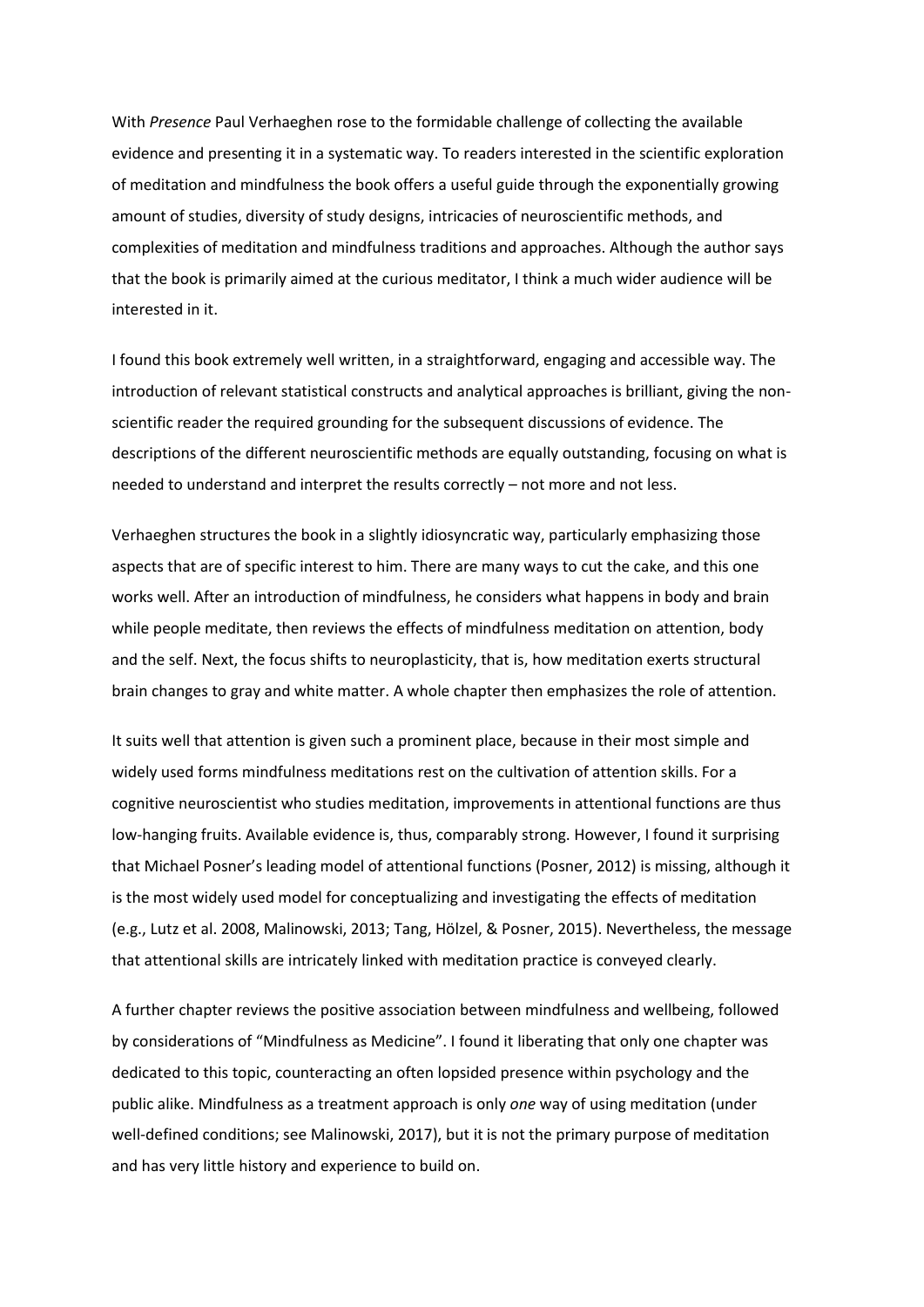## **Define and Distinguish**

The book defines mindfulness as "paying attention in a particular way, on purpose, in the present moment, and non-judgmentally" (Kabat-Zinn, 1994, p. 4), echoing the most widely used psychological definition of mindfulness. This is fine, but the reader would have benefitted from some pointers to the current discourse concerning conceptualizations of mindfulness. Given that these concepts and practices are derived from Buddhist psychology, a more detailed acknowledgement of this outstanding historical background would have enriched the presentation significantly.

The book aims to focus on the aggregated evidence provided by published meta-analyses and systematic reviews. Where considered meaningful, further analyses are conducted and selected studies are explained in more detail to exemplify methodological approaches and specific evidence. The extensive bibliography supports this approach, and its scope will delight even the seasoned meditation researcher.

Considering combined evidence is good practice. However, doing so across various meditation traditions and practices, intervention types and delivery approaches comes at a significant cost. Failing to make relevant distinctions is akin to considering all sports as if they were essentially the same (Lutz et al., 2008). Admittedly, in most cases the available evidence is still too thin for a more granular analysis, but these limitations should have been acknowledged and flagged up more fully, for a more accurate account of the state of the art.

Also, more consistency in this respect would have helped. For example, while in the earlier chapters all types of meditation are lumped together, in later chapters transcendental meditation (not a mindfulness practice!) is explicitly excluded from consideration. It remains unclear on what grounds meditation types are distinguished or combined, casting shadows over the presented interpretations. In defense, the whole field has not yet agreed on a unified way of classifying meditation types. My reading of the evidence so far, however, is that drawing conclusions across all types of meditation and intervention approaches neglects important differences.

# **Attributing Causality**

Due to the relative paucity of research, we often have to clutch straws in an attempt to make sense of the evidence. In Chapter 4, Verhaeghen acknowledges this, and discusses the limitations of cross-sectional studies and their interpretation, saying that they offer "only weak evidence for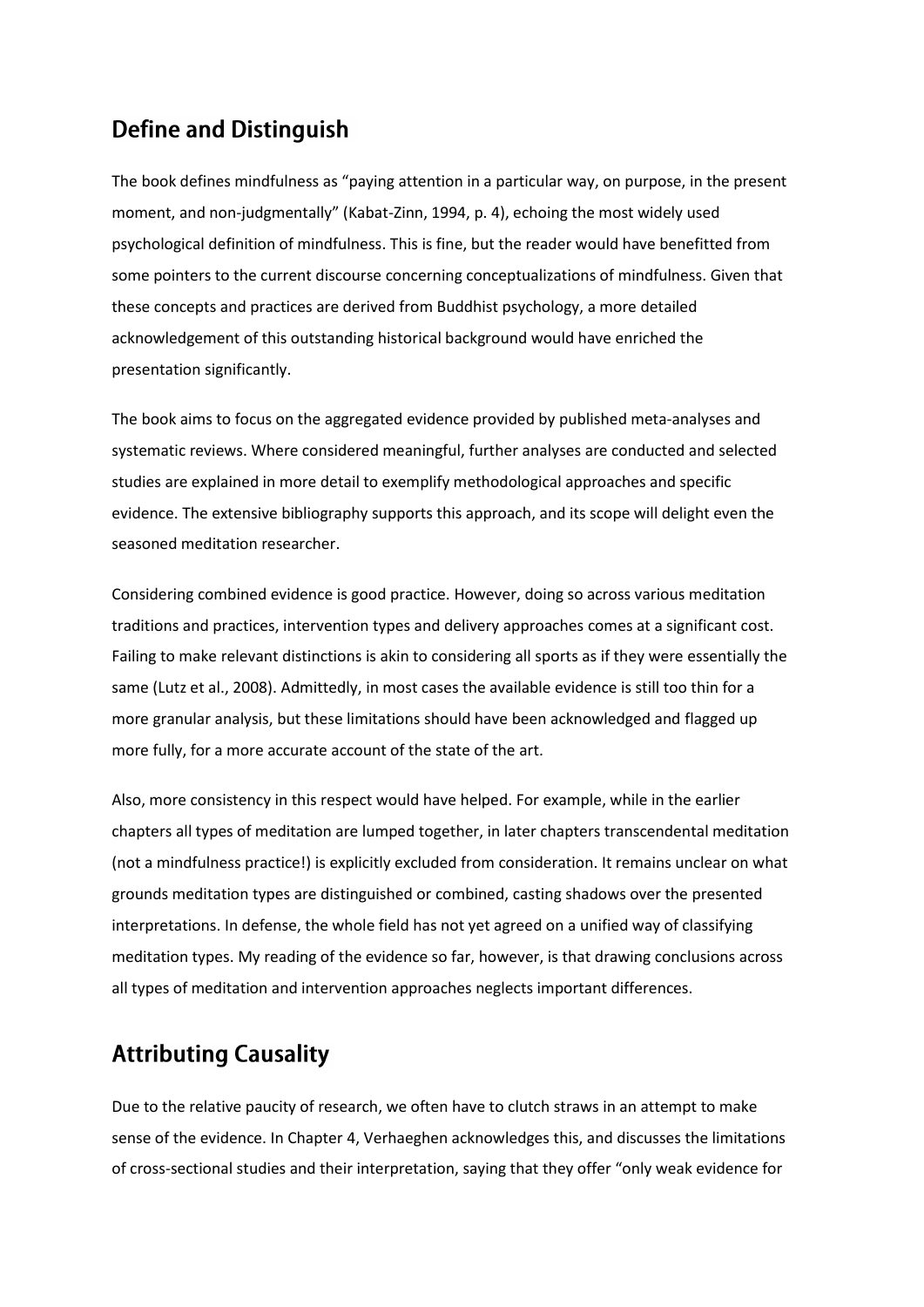the hypothesis that meditation is the cause of the difference" (p. 77). Unfortunately, and this is a key weakness of the book, the majority of the studies reviewed *before* this statement are also cross-sectional, but are generally interpreted in causal terms. The reader needs to be very attentive to detect qualifying terms (e.g., that data *suggest* certain causal pathways) and caveats.

#### **Further Limitations and Inconsistencies**

Is meditation a stress buster? As a meditation teacher I concur with the general position of the book, namely that approaching mindfulness and meditation as a stress management tool doesn't do justice to the depth and potential of these practices. This view is, however, contradicted by a statement in the preface, which portrays mindfulness as "another way to destress" (p. xiv), while at another point the reduction of "self-perceived stress" was discussed as a positive side effect of meditation (p. 90f). Is this so? Can we really assume that a program called "mindfulness-based *stress* reduction" (my emphasis) would not directly aim at reducing stress and only produce it as a side effect?

I was struck by one statement, potentially irrelevant for some readers, but important to me, when considering the implications. In the Preface we can read "Many meditators, Buddhist meditators included, are, or behave like, substance dualists" (p. xiii). That's a sweeping, unsubstantiated claim. As scientist, I would like to see empirical evidence that *many* Buddhists hold such a philosophical view. Have Buddhists been surveyed to this effect? It seems even more pertinent to approach this from a philosophical perspective. Studying core aspects of Buddhist philosophical views makes it quite clear that "substance dualism" is not the prevailing Buddhist philosophical view. It is beyond this review to discuss Buddhist philosophy and a meaningful understanding of Buddhist non-duality. The interested reader is referred Gyamtso's (2016) very accessible introduction to Buddhist philosophical views, in particular the variations of the views of the "Great Middle Way" (Sanskrit: *Madhyamaka*).

## **Closing Comments**

This book does not intend to tell *how* to meditate. It also does not introduce a full arsenal of reasons *why* to meditate. It does, however, provide a comprehensive account of current evidence regarding mindfulness meditation. This evidence is growing rapidly. Many of the findings included in the book have to be considered preliminary, awaiting replication and further confirmation. The quality of research designs is improving and more and more evidence is seeing the light of day.